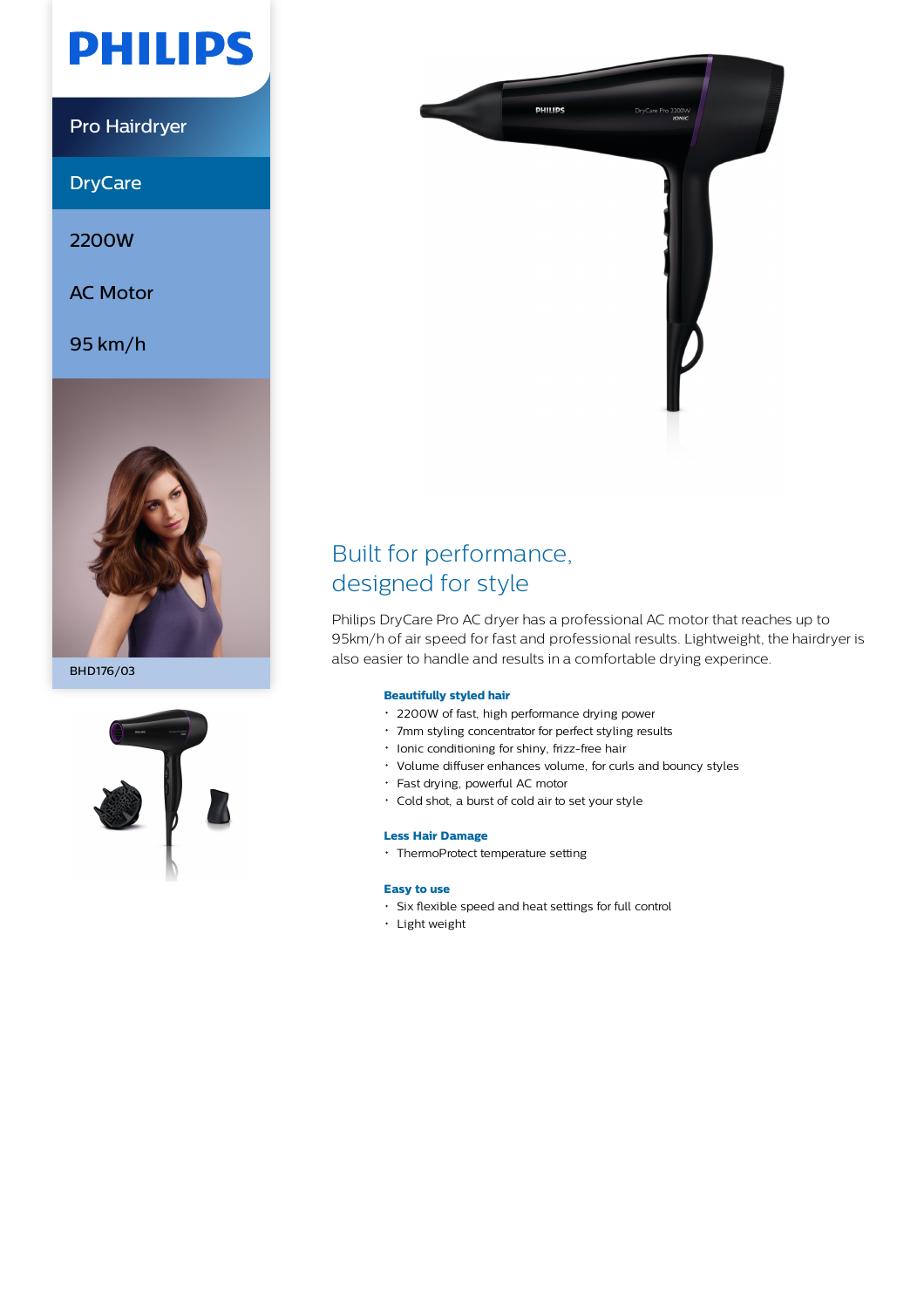# **Highlights**

### **Shine and Condition**



Ionic conditioning enables anti-static drying. Charged negative ions eliminate static, condition the hair and smooth down the hair cuticles to intensify the hair's shine and glossiness. The result is smooth and frizz-free hair that shines beautifully.

#### **Light weight**



Philips DryCare Pro hairdryer has a lighter and compact design making it more comfortable to use. The handle has a ergonomic design, making it easy to grip and hold.

#### **Cold shot of air**



A must-have professional function, the Cold Shot button provides an intense burst of cold air. It is used after styling to set the style.

#### **AC motor**



Philips DryCare Pro 2200W has a high performance AC motor developed for the professional market. It generates up to 95km/h of air speed for fast and effective results.

#### **Volume diffuser**



The volume diffuser spreads the flow of air across the hair, boosting volume and reducing frizz while drying. For best results, hold the diffuser close to the crown and root area. The diffuser's fine textured pins will add volume, maximize thickness, bounce and help shape curls.

### **2200W of power**



The DryCare Pro hairdryer has a fast, high performance airflow for 2200W of professional drying and styling results.

**ThermoProtect temperature**



The ThermoProtect temperature setting provides the optimal drying temperature and gives additional protection from overheating the hair. With the same powerful airflow, you will get the best results in a caring way.

#### **Accurate control**



Easily set and control the heat and speed settings to create the perfect style. Choose from 3 heat and 2 speed settings for full control and precise drying and styling.

#### **7mm concentrator**



The 7mm opening of the nozzle concentrates the flow of hair for precision styling on specific areas. The ideal attachement for brushing while drying and styling.